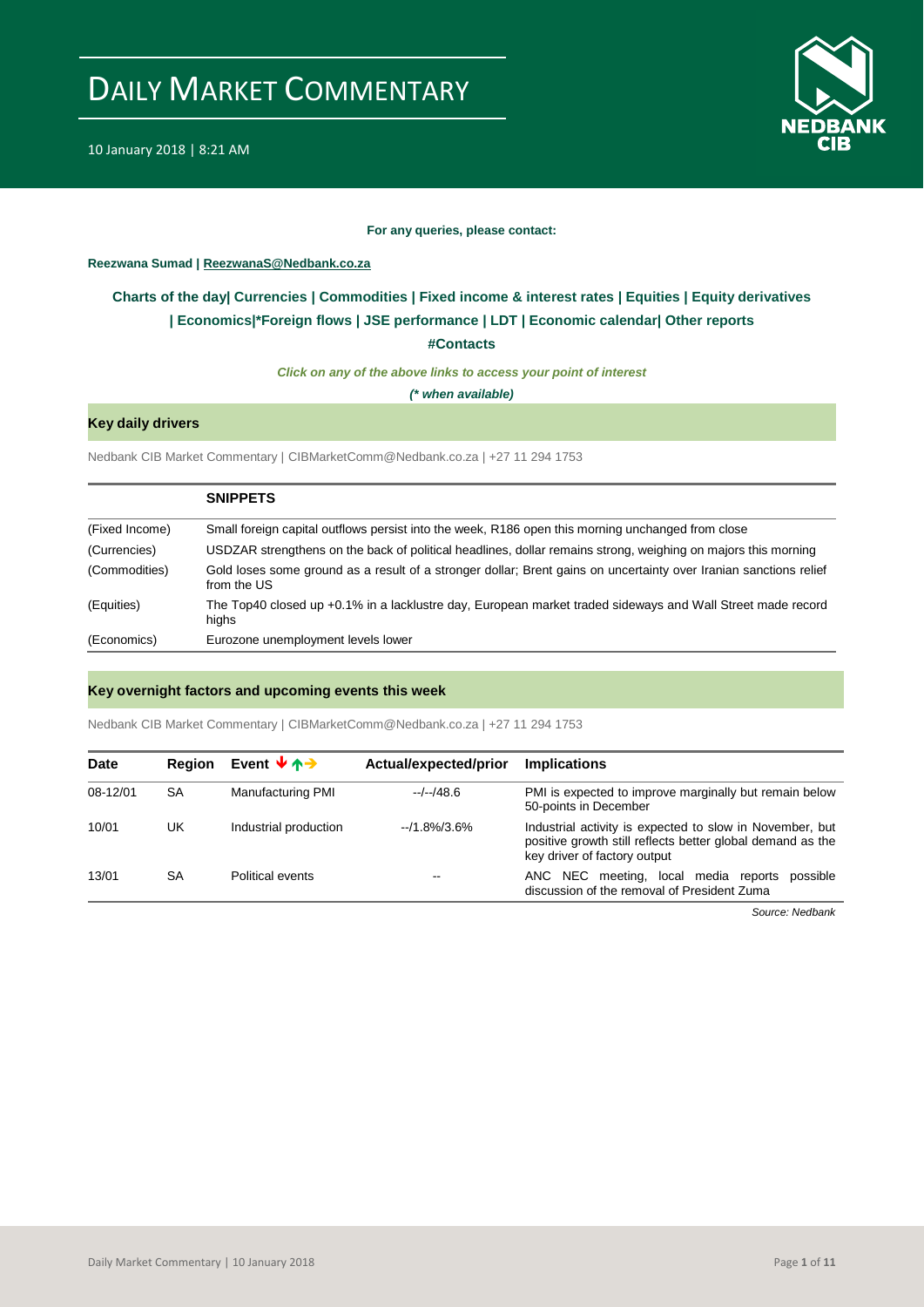

# <span id="page-1-0"></span>**Fixed income and interest rates [back to top](#page-0-0)** back to top

Bond flow sales |+2711 535 4021 | Corporate Money Markets | +2711 535 4007 | Business Bank Money Markets | +2711 535 4006

|                                 |               | Δ              | Δ                | Δ          | <b>Month</b> |
|---------------------------------|---------------|----------------|------------------|------------|--------------|
| <b>Bonds</b>                    | Last price    | 1 <sub>d</sub> | <b>MTD</b>       | <b>YTD</b> | trend        |
|                                 | $\%$          | bps            | bps              | bps        |              |
| R204-0.9 yrs                    | 7.06          | $-1.10$        | 0.20             | 0.20       | ⇑            |
| R208-3.2 yrs                    | 7.52          | 0.70           | $-3.80$          | $-3.80$    | ⊕            |
| R186-8.9 yrs                    | 8.57          | 0.35           | $-2.25$          | $-2.25$    | ⊕            |
| R2048-30.1 yrs                  | 9.69          | 0.35           | $-2.75$          | $-2.75$    | ⊕            |
| <b>US 10 yr</b>                 | 2.56          | 0.56           | 15.32            | 15.32      | ⇑            |
| <b>UK 10 yr</b>                 | 1.28          | 4.70           | 9.30             | 9.30       | ⇑            |
| German 10 yr                    | 0.47          | 3.50           | 3.90             | 3.90       | ♠            |
| Japan 10 yr                     | 0.09          | 1.70           | 4.00             | 4.00       | ♠            |
|                                 |               | Δ              | Δ                | Δ          | <b>Month</b> |
| <b>Money Market</b>             | Last price    | 1 <sub>d</sub> | <b>MTD</b>       | <b>YTD</b> | trend        |
|                                 | $\frac{0}{0}$ | bps            | bps              | bps        |              |
| SA repo rate                    | 6.75          | 0.00           | 0.00             | 0.00       | ⇛            |
| SA prime rate                   | 10.25         | 0.00           | 0.00             | 0.00       | ⇛            |
| SA CPI (MTD = previous month)   | 4.60          |                | $-20.00$         |            | ₽            |
| SA 3m JIBAR                     | 7.16          | 0.00           | 0.00             | 0.00       | ⇛            |
| SA 3m NCD                       | 7.15          | $-2.50$        | 0.00             | 0.00       | ⇛            |
| SA 6m NCD                       | 7.60          | 2.50           | 0.00             | 0.00       | ⇛            |
| SA 12m NCD                      | 7.98          | 2.50           | 7.50             | 7.50       | ⇑            |
| US 3m LIBOR                     | 1.70          | $-0.35$        | 1.03             | 1.03       | ♠            |
| UK 3m LIBOR                     | 0.52          | 0.05           | 0.03             | 0.03       | ⇑            |
| Japan 3m LIBOR                  | $-0.02$       | 0.50           | 0.65             | 0.65       | ⇑            |
| Source: Bloomberg & Nedbank CIB | Time          |                | 2018/01/10 08:18 |            |              |

|                                  |               | Δ              | Δ                | Δ          | <b>Month</b> |
|----------------------------------|---------------|----------------|------------------|------------|--------------|
| <b>FRAs and Swaps</b>            | Last price    | 1 <sub>d</sub> | <b>MTD</b>       | <b>YTD</b> | trend        |
|                                  | %             | bps            | bps              | bps        |              |
| 3X6 FRA                          | 6.97          | 0.50           | 7.50             | 7.50       | ⇑            |
| 6X9 FRA                          | 6.86          | 0.00           | 4.00             | 4.00       | ⇑            |
| 9X12 FRA                         | 6.81          | 1.50           | 1.50             | 1.50       | ⇑            |
| <b>18X21 FRA</b>                 | 7.02          | $-0.50$        | 3.50             | 3.50       | ⇑            |
| SA 2yr Swap                      | 6.96          | 0.05           | 3.13             | 3.13       | ⇑            |
| SA 3yr Swap                      | 7.11          | 0.55           | 6.31             | 6.31       | ⇑            |
| SA 5yr Swap                      | 7.40          | 1.25           | 7.25             | 7.25       | ⇑            |
| SA 10yr Swap                     | 7.97          | 2.50           | 4.00             | 4.00       | ⇑            |
| SA 15yr Swap                     | 8.20          | 2.50           | 4.00             | 4.00       | ♠            |
|                                  |               | Δ              | Δ                | $\Delta$   | <b>Month</b> |
| <b>Spreads</b>                   | Last price    | 1 <sub>d</sub> | <b>MTD</b>       | <b>YTD</b> | trend        |
|                                  | $\frac{0}{0}$ | bps            | bps              | bps        |              |
| 2v10v                            | $-1.00$       | $-2.45$        | $-0.87$          | $-0.87$    | ⊕            |
| 3v10v                            | $-0.85$       | $-1.95$        | 2.31             | 2.31       | ⇑            |
| R186-R204                        | 1.50          | 1.45           | $-2.45$          | $-2.45$    | ⊕            |
| R2048-R186                       | 1.12          | 0.00           | $-0.50$          | $-0.50$    | ⊕            |
| 5y-R186                          | $-1.16$       | 0.90           | 9.50             | 9.50       | ⇑            |
| 10y-R186                         | $-0.60$       | 2.15           | 6.25             | 6.25       | ⇑            |
| 15y-R186                         | $-0.37$       | 2.15           | 6.25             | 6.25       | ⇑            |
| SA 5yr CDS spread - basis points | 147.00        | 0.00           | $-10.00$         | $-10.00$   | ⊕            |
| Source: Bloomberg & Nedbank CIB  | Time          |                | 2018/01/10 08:18 |            |              |

USTs yields power through 2.50 and weaken meaningfully to 2.55 but the USD remains pretty stable overnight.

 The ZAR has a decent night reaching 12.3375 on the news that Zuma has finally set up a commission to investigate state capture, although it's no coincidence that this comes on the eve of the first NEC meeting where his future is sure to be discussed, so there is plenty of politcking going on, as expected.

**SA 10 year yield**

SAGBs open as we closed, which is weaker from the MTM as R186s trade heavy with the UST move.

*Source: Fixed income sales and trading desk*

#### **US 10 year yield**



*Source: Bloomberg, Nedbank*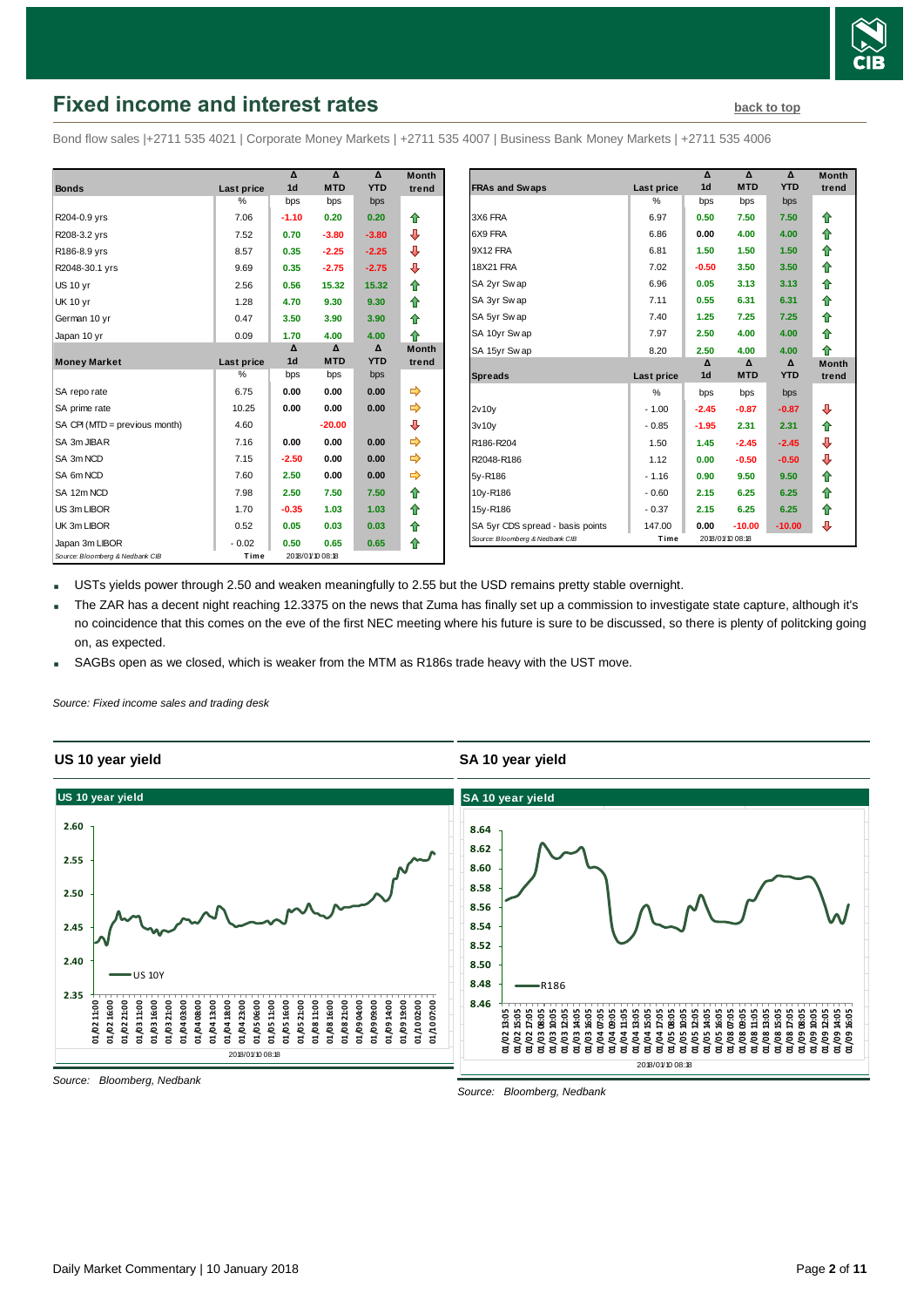

### <span id="page-2-0"></span>**Currencies [back to top](#page-0-0)**

Business Banking FX | +27 11 535 4003 | Corporate FX | +2711 535 4002 | Institutional FX | +2711 535 4005

- The rand opened the session trading around the 12.4000 mark. The rand traded between 12.3800 and 12.4600 for majority of the session. In early New York trade, news spread in the market that current president Jacob Zuma had resigned. This sent the rand into a frenzy strengthening from 12.4200 to a low print of 12.2775 in the blink of an eye. After the dust settled and it was brought to light that this was merely posted on a fake news website and was not correct, the rand slowly surrendered the gains made to trade back to the 12.4100 level into local close. New York range 12.3375 and 12.4200, Far East this morning extremely quiet 12.3400/12.3600 with hardly a trade being done.
- International markets found both Euro and Pound trade weaker on the day against the dollar. Euro opened at 1.1972, and closed around the lows of 1.1920. The Sterling followed a similar pattern after opening at 1.3582, it closed at 1.3510. Gold traded \$8 softer, closing at \$1311. EURZAR opening at 14.7500, and GBPZAR opening at 16.7225.
- International data releases for the day include UK Industrial Production, UK Manufacturing Production and UK trade numbers. Locally, focus will be set on the ANC NEC meeting over the next few days. Focal point being a proposal of Zuma to step down, before his term ends next year. Possible trading range: 12.2000-12.5000.



*\*Please note that the sign on the % change reflects the change on the headline number. The narrative indicates the trend direction over the month. For trade in any of these currencies, contact our FX dealing desks*



*Source: Bloomberg, Nedbank*

#### **EUR/USD**



*Source: Bloomberg, Nedbank*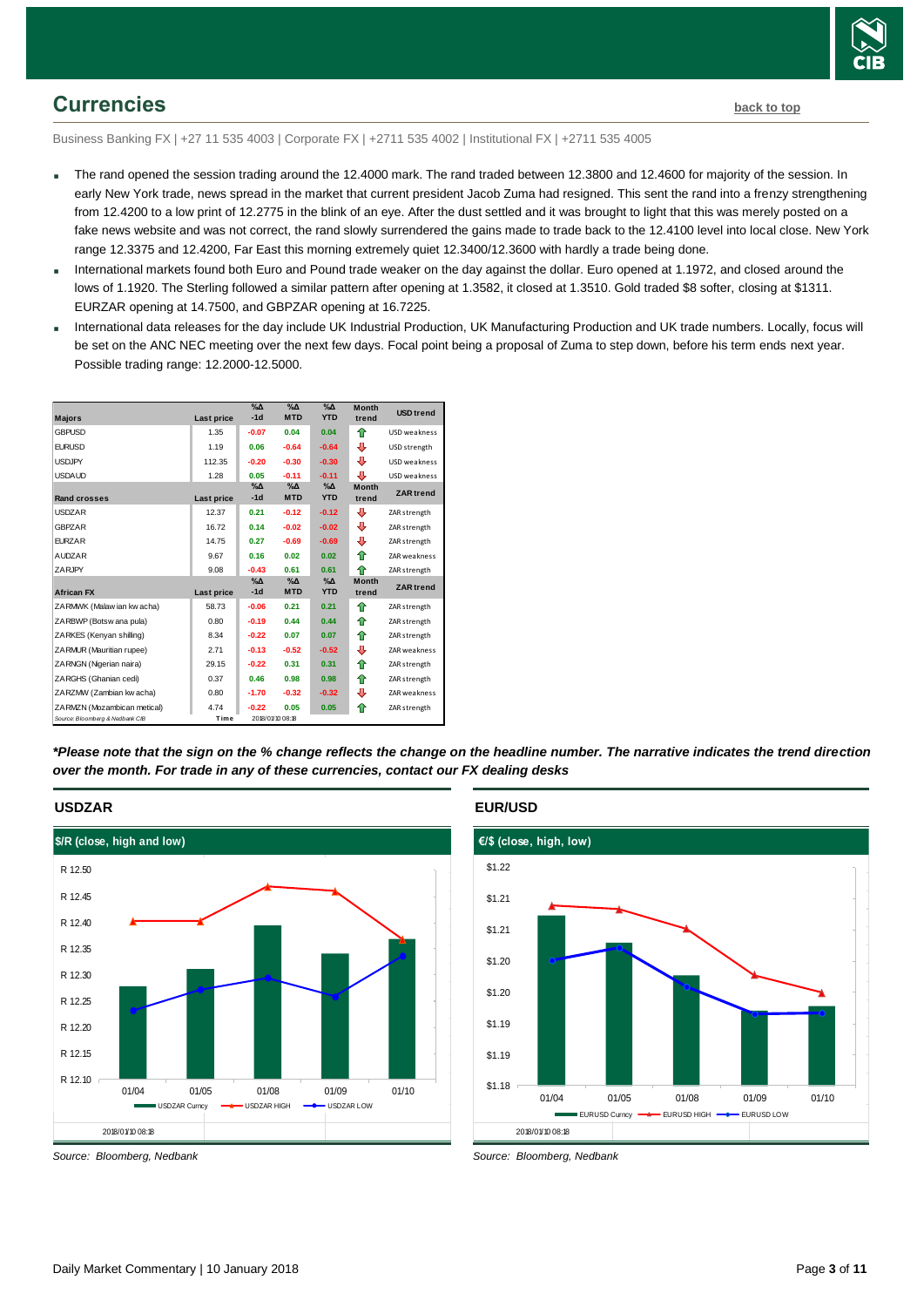

# <span id="page-3-0"></span>**Commodities [back to top](#page-0-0)**

Nedbank CIB Market Commentary | CIBMarketComm@Nedbank.co.za | +27 11 294 1753| +27 11 535 4038

- Gold drops for a second day after yields on 10-year U.S. Treasuries climbed to the highest level in almost 10 months. Bullion for immediate delivery -0.17% at \$1,310.67/oz, Silver -0.1% to \$16.9485/oz, Platinum -0.6% to \$960.05/oz, Palladium -0.3% to \$1,098.55/oz. Aluminium climbs to snap three days of losses, leading rebound for industrial metals. Aluminium +0.6% to \$2,165/ton, copper +0.4%, zinc +0.2%, lead +0.6%. Analysts predict higher environmental compliance costs at Chinese commodities producers could support steel, coal, copper, aluminium, nickel and zinc.
- Oil prices hit their highest levels since 2014 this morning due to on-going OPEC lead production cuts as well as healthy demand. A broad global rally including stocks has also been fuelling investment into crude oil futures.

*Source: Bloomberg*

| <b>Commodities</b>              | Last price | $\%$ $\Delta$<br>$-1d$ | $\%$ $\Delta$<br><b>MTD</b> | $\%$ $\Delta$<br><b>YTD</b> | <b>Month</b><br>trend |
|---------------------------------|------------|------------------------|-----------------------------|-----------------------------|-----------------------|
| Brent near future (\$)          | 69.19      | 0.54                   | 3.47                        | 3.47                        | ⇑                     |
| WTI crude (\$)                  | 63.47      | 0.81                   | 5.05                        | 5.05                        | ⇑                     |
| Gold spot (\$)                  | 1 309.67   | $-0.17$                | 0.53                        | 0.53                        | ⇑                     |
| Platinum spot (\$)              | 960.10     | $-0.84$                | 3.43                        | 3.43                        | 11                    |
| SA w hite maize spot (R)        | 1 990.00   | $-1.83$                | 4.74                        | 4.74                        | 1                     |
| Source: Bloomberg & Nedbank CIB | Time       |                        | 2018/01/10 08:18            |                             |                       |

#### **SA white maize**



*Source: Bloomberg, Nedbank*

#### **Platinum vs Gold**



*Source: Bloomberg, Nedbank*

#### **Brent Crude vs West Texas Intermediate**



*Source: Bloomberg, Nedbank*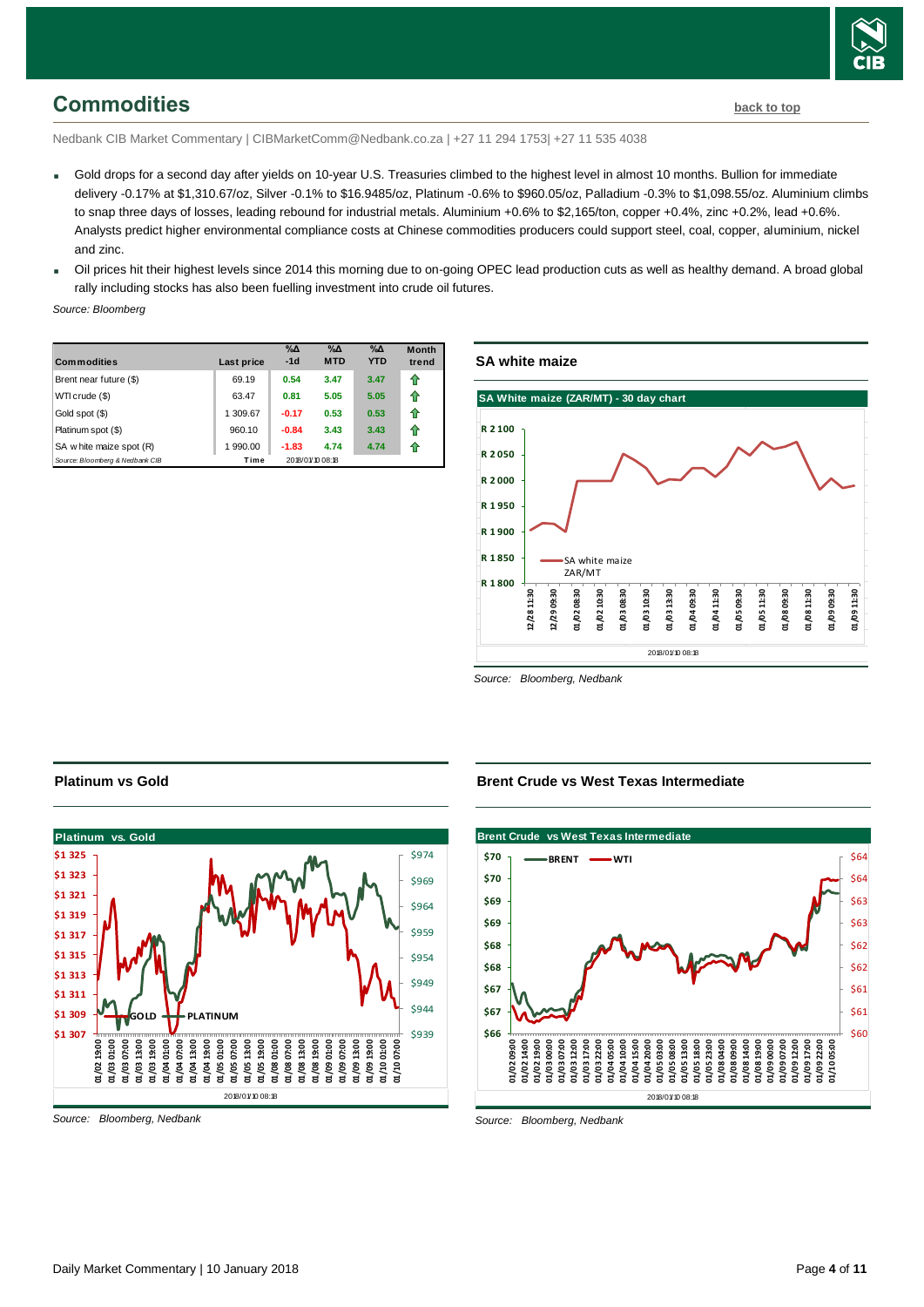

### <span id="page-4-0"></span>**Equities [back to top](#page-0-0)**

Cash equities | +2711 535 4030/31

#### **South Africa**

 The Top40 fluctuated around the unchanged mark several times before closing up +0.1%. Resources rose +0.18%, financial added +0.2% and industrials inched higher by 0.07%. A report showed that the ECB sold all their Steinhoff bonds at half the purchase price and the stock was drilled down -13%. Authors of the Steinhoff expose research report, Viceroy, are rumoured to be writing a report on Aspen. Aspen plunged as much as -10% intraday but recovered and only closed down -5%. The value traded was R21.3 billion and the rand was hovering around 12.40 to the US dollar at the close.

#### **UK/Europe**

The majority European markets posted marginal gains in a lacklustre trading day. The Dax climbed +0.13%, the Cac rose +0.7% and the FTSE jumped +0.5%. Traders are on the side-lines ahead of the US earning season but positive Germany's industrial production data added an upward bias. 10 of the 12 sub-sectors in Europe were in the black led by materials and consumer discretionary stocks, real estates and utilities were in the red.

#### **USA**

 US markets rallied to a new record high but closed just off the best level of the day. The Dow gained +0.4%, the Nasdaq and S&P500 both rose +0.1%. The lack of liquidity, lack of economic data and traders waiting on the side-lines ahead of the earnings season all contributed to the lacklustre performance on the day. Strength was most notably in the healthcare, financial and industrial sectors while weakness was seen in the real estates and telecommunications sectors.

#### **Asia**

 Asian markets are trading in negative territory despite the fresh record highs posted by Wall Street overnight, the MSCI Asia Pacific ex-Japan is currently down -0.21%. After opening in the black, the Australian market has turned negative and currently down -0.64% with all the subsectors of the market in the red. The Hang Seng is up +0.7% led by energy stocks tracking Brent crude's +2% rally overnight. Tencent is currently down -0.05% this morning.

|                                 |               | $\overline{\%}\Lambda$ | $\%$ $\Delta$    | $\%$ $\Delta$<br><b>YTD</b> | <b>Month</b> |
|---------------------------------|---------------|------------------------|------------------|-----------------------------|--------------|
| <b>Developed Markets</b>        | Last price    | $-1d$                  | <b>MTD</b>       |                             | trend        |
| Dow Jones                       | 25 385.80     | 0.41                   | 2.70             | 2.70                        | ⇑            |
| Nasdag                          | 7 163.58      | 0.09                   | 3.77             | 3.77                        | ⇑            |
| S&P 500                         | 2751.29       | 0.13                   | 2.91             | 2.91                        | ⇑            |
| DJ Eurostoxx 50                 | 3622.87       | 0.18                   | 3.39             | 3.39                        | ⇑            |
| <b>DAX</b>                      | 13 385.59     | 0.13                   | 3.62             | 3.62                        | ⇑            |
| CAC                             | 5 5 2 3 . 9 4 | 0.67                   | 3.98             | 3.98                        | 合            |
| <b>FTSE</b>                     | 7 731.02      | 0.45                   | 0.56             | 0.56                        | ⇑            |
| ASX200                          | 6 096.68      | $-0.64$                | 0.52             | 0.52                        | ⇑            |
| Nikkei 225                      | 23 793.22     | $-0.24$                | 4.52             | 4.52                        | ⇑            |
| <b>MSCI World</b>               | 2 161.78      | 0.18                   | 2.77             | 2.77                        | ♠            |
|                                 |               | $\%$ $\Delta$          | %∆               | $\%$ $\Delta$               | <b>Month</b> |
| <b>Emerging Markets</b>         | Last price    | $-1d$                  | <b>MTD</b>       | <b>YTD</b>                  | trend        |
| Hang Seng                       | 31 102.64     | 0.29                   | 3.96             | 3.96                        | ⇑            |
| Shanghai                        | 3 406.55      | $-0.22$                | 3.00             | 3.00                        | ⇑            |
| Brazil Bovespa                  | 78 863.54     | $-0.65$                | 3.22             | 3.22                        | ⇑            |
| India - NSE                     | 34 391.67     | $-0.15$                | 0.98             | 0.98                        | ⇑            |
| Russia Micex                    | 2 2 2 5 . 3 9 | 0.81                   | 5.48             | 5.48                        | ♠            |
| <b>MSCI</b> Emerging            | 1 205.14      | $-0.14$                | 4.03             | 4.03                        | ♠            |
|                                 |               | $\%$ $\Delta$          | %Δ               | $\%$ $\Delta$               | <b>Month</b> |
| <b>SA Indices</b>               | Last price    | $-1d$                  | <b>MTD</b>       | <b>YTD</b>                  | trend        |
| <b>JSE All Share</b>            | 60 113.65     | 0.13                   | 1.02             | 1.02                        | ⇑            |
| Top 40                          | 53 184.36     | 0.10                   | 1.24             | 1.24                        | ⇑            |
| Resi 10                         | 37 867.85     | 0.18                   | 4.34             | 4.34                        | ⇑            |
| Indi 25                         | 80 359.86     | 0.07                   | 1.61             | 1.61                        | 合            |
| Fini 15                         | 17 317.53     | 0.20                   | $-3.11$          | $-3.11$                     | ⊕            |
| Source: Bloomberg & Nedbank CIB | Time          |                        | 2018/01/10 08:18 |                             |              |

**Short-term performance of SA equity indices**



<span id="page-4-1"></span>*Source: Bloomberg, Nedbank*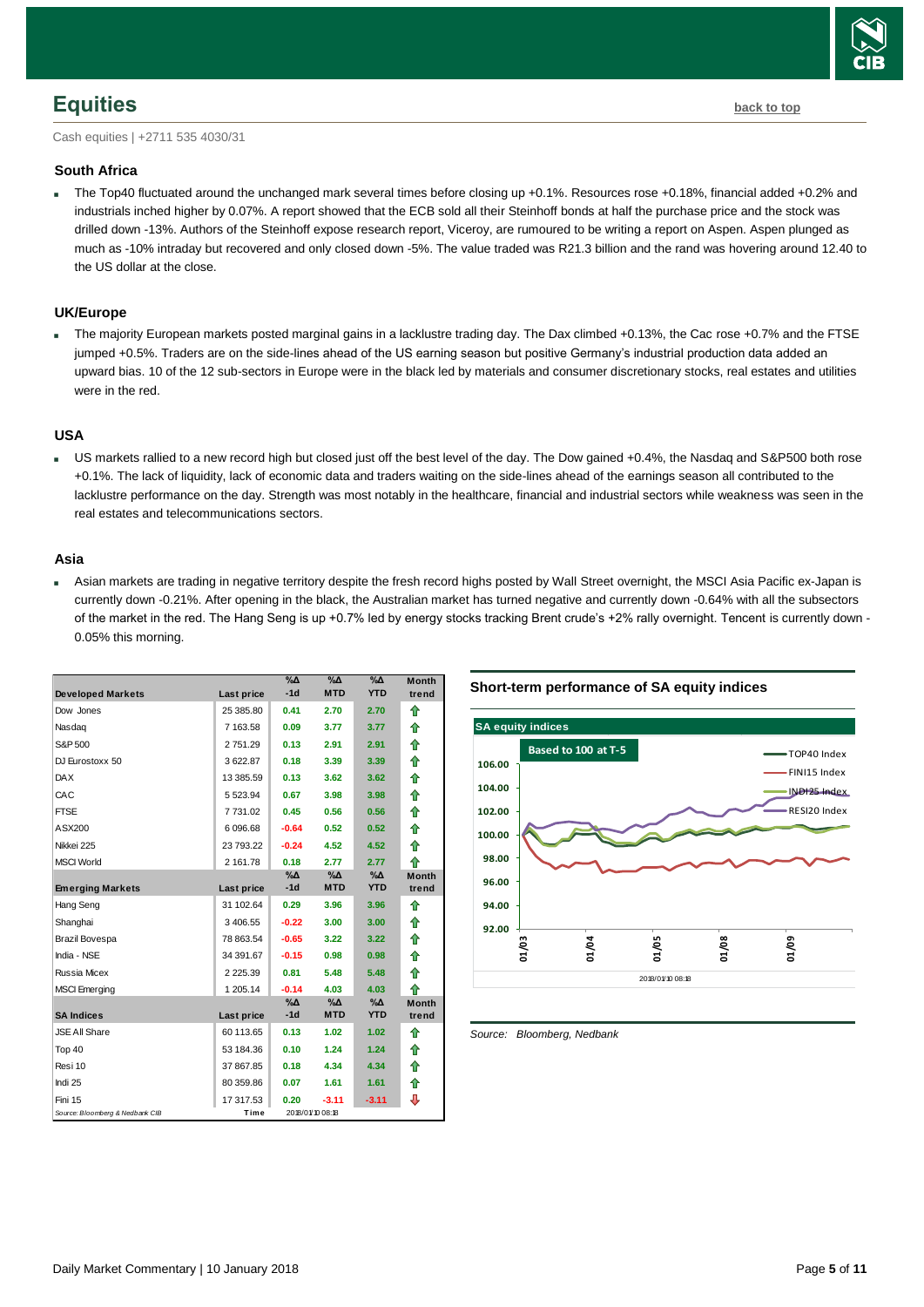# <span id="page-5-0"></span>**Last day to trade back to the contract of the contract of the contract of the contract of the contract of the contract of the contract of the contract of the contract of the contract of the contract of the contract of t**

Susan Correia [| Scorreia@Nedbankcapital.co.za](mailto:Scorreia@Nedbankcapital.co.za) | +27 11 295 8227

| Share code  | Share name                 | Dividend / interest rate  |
|-------------|----------------------------|---------------------------|
| 16 Jan 2018 |                            |                           |
| AEE         | African Equity Emp Inv Ltd | dividend $\omega$ 5.50cps |
| AEGCB       | Aveng Group Limited Conv   | dividend $@6250$ cps      |
| ARL         | Astral Foods Ltd           | dividend @ 875cps         |
| <b>RLO</b>  | Reunert Ltd                | dividend $@354$ cps       |
| <b>VLE</b>  | value Group Ltd            | dividend @ 8cps           |

*Source: JSE*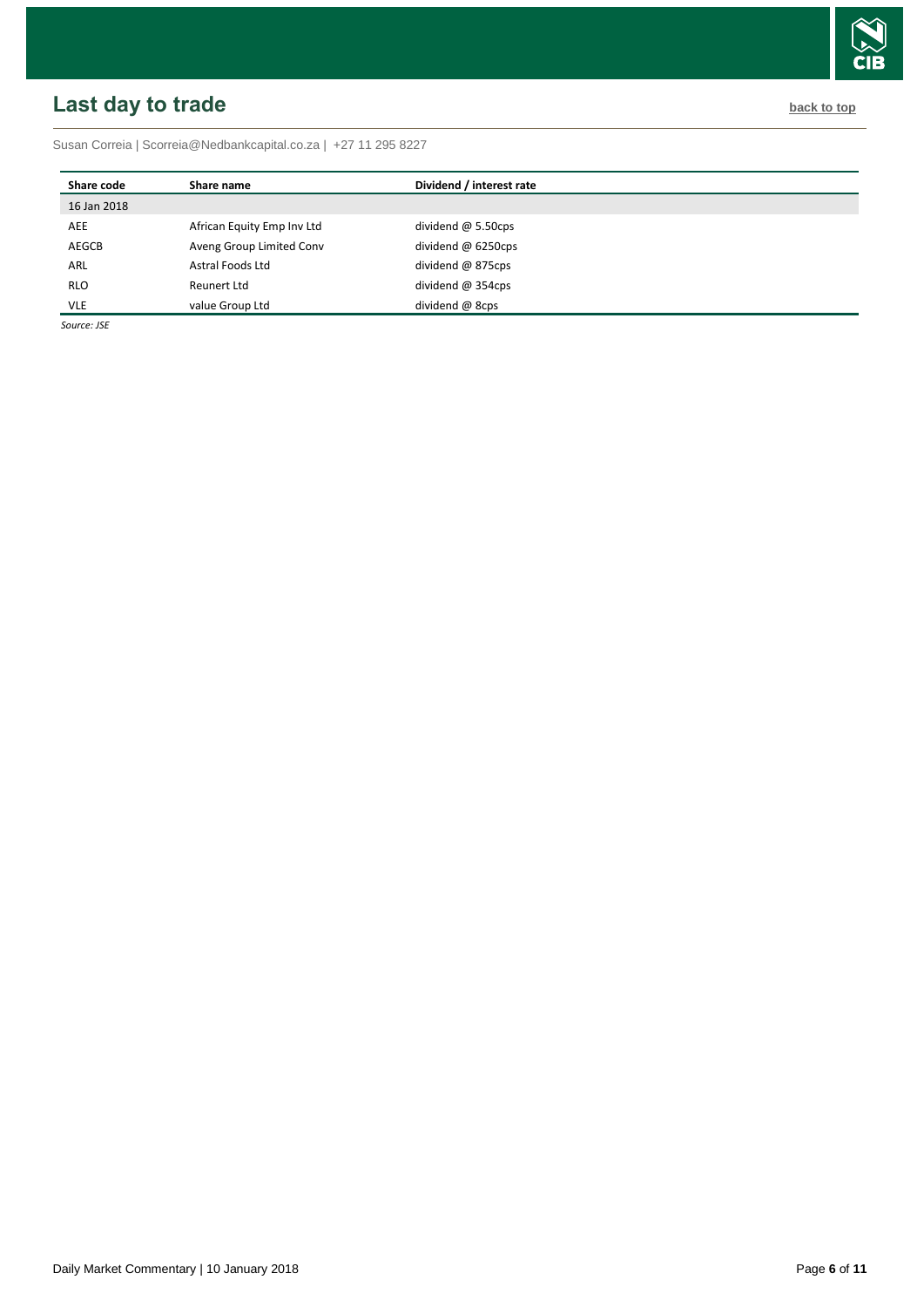# **JSE performance [back to top](#page-0-0) back to top**

Nedbank CIB Market Commentary | CIBMarketComm@Nedbank.co.za | +27 11 294 1753

| <b>Top40 constituents</b>             | Last price | $\%$ $\Delta$<br>-1d | $\%$ $\Delta$<br><b>MTD</b> | %Δ<br><b>YTD</b> | Month<br>trend |
|---------------------------------------|------------|----------------------|-----------------------------|------------------|----------------|
| AGL: Anglo American Plc               | 279.00     | 1.82                 | 9.15                        | 9.15             | ⇑              |
| ANG: Anglogold Ashanti Ltd            | 128.83     | $-2.34$              | 0.16                        | 0.16             | ⇑              |
| APN: Aspen Pharmacare Holdings Lt     | 250.13     | $-4.56$              | $-9.86$                     | -9.86            | ⊕              |
| <b>BGA: Barclays Africa Group Ltd</b> | 176.20     | 3.07                 | $-3.18$                     | $-3.18$          | ⊕              |
| BID: Bid Corp Ltd                     | 297.86     | 0.37                 | $-1.04$                     | $-1.04$          | ⇩              |
| BIL: Bhp Billiton Plc                 | 268.35     | 0.57                 | 7.10                        | 7.10             | ⇑              |
| BTI: British American Tobacco Plc     | 833.05     | 0.34                 | 0.43                        | 0.43             | ⇑              |
| <b>BVT: Bidvest Group Ltd</b>         | 210.84     | -0.20                | $-3.32$                     | $-3.32$          | ⊕              |
| CFR : Financiere Richemont-Dep Rec    | 113.00     | $-1.31$              | 1.12                        | 1.12             | ⇑              |
| CPI: Capitec Bank Holdings Ltd        | 1 062.85   | 0.25                 | $-3.20$                     | $-3.20$          | ⇩              |
| DSY: Discovery Ltd                    | 180.18     | 0.09                 | $-3.13$                     | $-3.13$          | ⇩              |
| FFA: Fortress Reit Ltd-A              | 18.57      | $-0.85$              | 0.05                        | 0.05             | ⇑              |
| FFB: Fortress Reit Ltd-B              | 40.45      | $-1.51$              | $-4.15$                     | $-4.15$          | ⇩              |
| <b>FSR: Firstrand Ltd</b>             | 63.39      | 0.40                 | $-5.74$                     | $-5.74$          | ⊕              |
| GFI: Gold Fields Ltd                  | 52.00      | $-3.08$              | $-3.88$                     | $-3.88$          | ⊕              |
| GRT : Grow thpoint Properties Ltd     | 26.55      | $-0.56$              | $-4.01$                     | $-4.01$          | ⊕              |
| INL: Investec Ltd                     | 88.64      | $-0.21$              | $-1.20$                     | $-1.20$          | ⇩              |
| INP: Investec Plc                     | 89.13      | $-0.64$              | $-0.70$                     | $-0.70$          | ⇩              |
| <b>ITU: Intu Properties Plc</b>       | 41.20      | $-1.08$              | $-1.79$                     | $-1.79$          | ⇩              |
| LHC: Life Healthcare Group Holdin     | 26.50      | 0.95                 | $-4.50$                     | $-4.50$          | ⇩              |
| MEI: Mediclinic International Plc     | 107.10     | 0.18                 | 0.68                        | 0.68             | ⇑              |
| MND: Mondi Ltd                        | 320.93     | $-0.46$              | 0.52                        | 0.52             | ⇑              |
| MNP: Mondi Plc                        | 321.93     | $-0.34$              | 0.82                        | 0.82             | ⇑              |
| MRP: Mr Price Group Ltd               | 247.50     | 1.12                 | 1.07                        | 1.07             | ⇑              |
| MTN: Mtn Group Ltd                    | 135.60     | $-0.11$              | $-0.73$                     | $-0.73$          | ⊕              |
| NED: Nedbank Group Ltd                | 260.25     | 1.86                 | 1.62                        | 1.62             | ⇑              |
| NPN: Naspers Ltd-N Shs                | 3 631.00   | 0.94                 | 5.22                        | 5.22             | Ħ              |
| NRP: Nepi Rockcastle Plc              | 203.00     | $-0.73$              | $-4.95$                     | $-4.95$          | ⇩              |
| OML: Old Mutual Plc                   | 37.76      | $-0.37$              | $-0.63$                     | $-0.63$          | ⇩              |
| RDF: Redefine Properties Ltd          | 10.50      | $-0.47$              | $-1.87$                     | $-1.87$          | ⇩              |
| REM: Remgro Ltd                       | 231.55     | $-0.13$              | $-1.89$                     | -1.89            | ⇩              |
| <b>RES: Resilient Reit Ltd</b>        | 145.01     | $-0.88$              | $-4.07$                     | $-4.07$          | ⇩              |
| RMH: Rmb Holdings Ltd                 | 75.34      | 0.49                 | $-4.84$                     | -4.84            | ⇩              |
| RNI: Reinet Investments Sca           | 261.42     | -0.92                | $-4.59$                     | $-4.59$          | ⇩              |
| SAP: Sappi Limited                    | 85.79      | $-0.61$              | $-4.15$                     | $-4.15$          | ⊕              |
| SBK: Standard Bank Group Ltd          | 192.08     | 1.23                 | $-1.83$                     | $-1.83$          | ⇩              |
| SHP: Shoprite Holdings Ltd            | 216.49     | $-0.80$              | $-2.12$                     | $-2.12$          | ⇩              |
| SLM: Sanlam Ltd                       | 82.03      | $-1.75$              | $-5.71$                     | -5.71            | ⇩              |
| SNH: Steinhoff International H Nv     | 7.55       | $-13.02$             | 62.37                       | 62.37            | ⇑              |
| SOL: Sasol Ltd                        | 429.71     | $-0.99$              | 0.36                        | 0.36             | ⇑              |
| TBS: Tiger Brands Ltd                 | 447.34     | 0.38                 | $-2.75$                     | $-2.75$          | ⇩              |
| VOD: Vodacom Group Ltd                | 144.00     | $-0.59$              | $-1.15$                     | $-1.15$          | ⇩              |
| WHL: Woolw orths Holdings Ltd         | 65.66      | 2.58                 | 0.54                        | 0.54             | ⇑              |
| Source: Bloomberg & Nedbank CIB       | Time       |                      | 2018/01/10 08:18            |                  |                |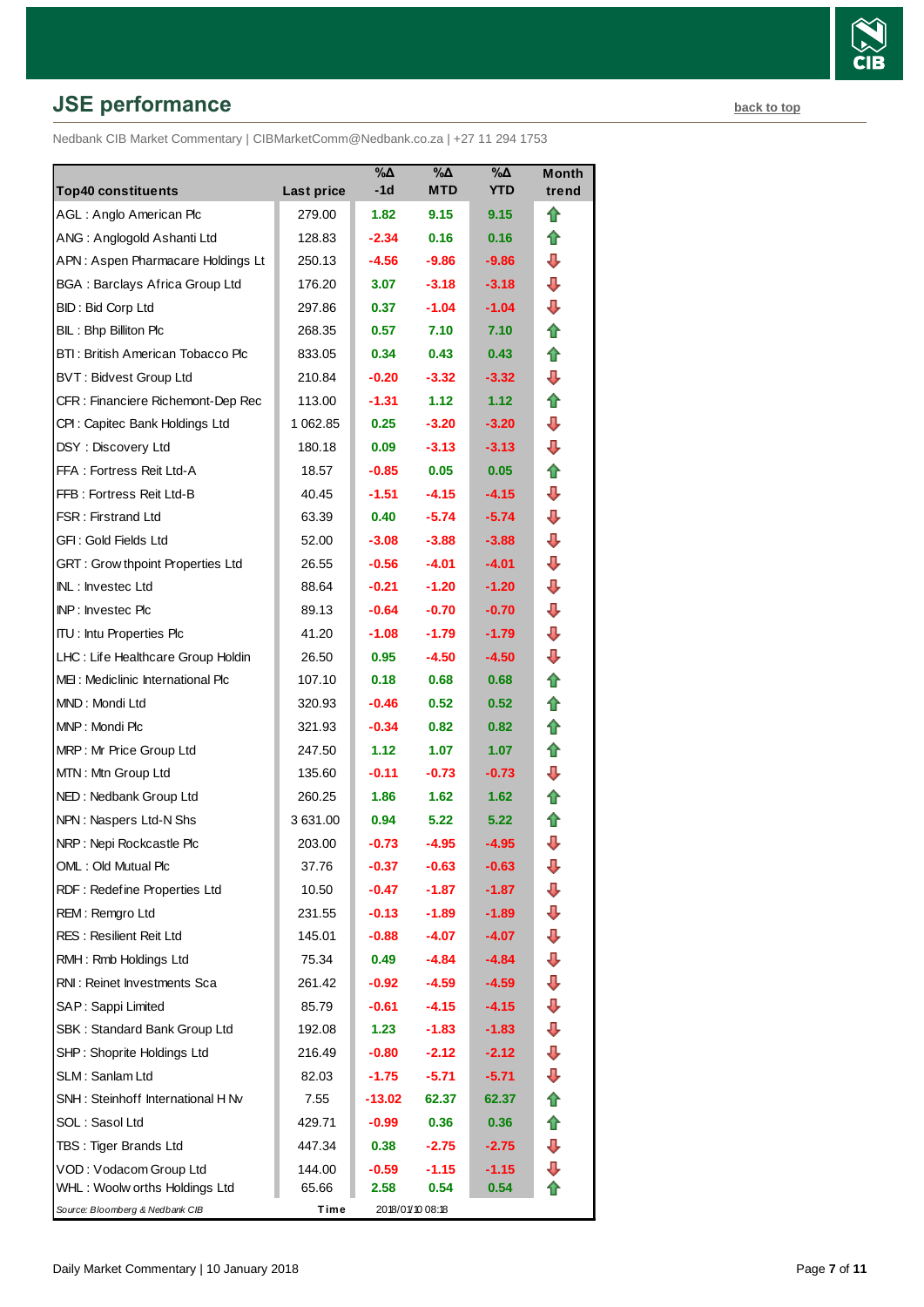

# <span id="page-7-0"></span>**Economics [back to top](#page-0-0)**

Nedbank CIB Market Commentary | CIBMarketComm@Nedbank.co.za | +27 11 294 1753

#### **Europe**

- The Eurozone unemployment rate fell to 8.7% in November, from 8.8% previously, in line with consensus. The labour market continues to eke out modest gains as a result of the on-going economic recovery.
- Lower unemployment rates were recorded in Germany, Ireland, France, Italy and the Netherlands, among others.
- Youth unemployment rates were also sharply lower across the board, compared to a year ago which has also aided to restore social stability, and aid in the reduction of slack in the economy.

**Synopsis: The ECB continues to reiterate that even though the asset purchase programme will be halved this year, its continued bondbuying, holdings and reinvestments will be supportive of financial conditions and the economy over the medium term. Hence, despite a continued decline in the amount of slack in the economy, this hasn't translated into a sustainable rise in inflation, thereby keeping the ECB dovish.**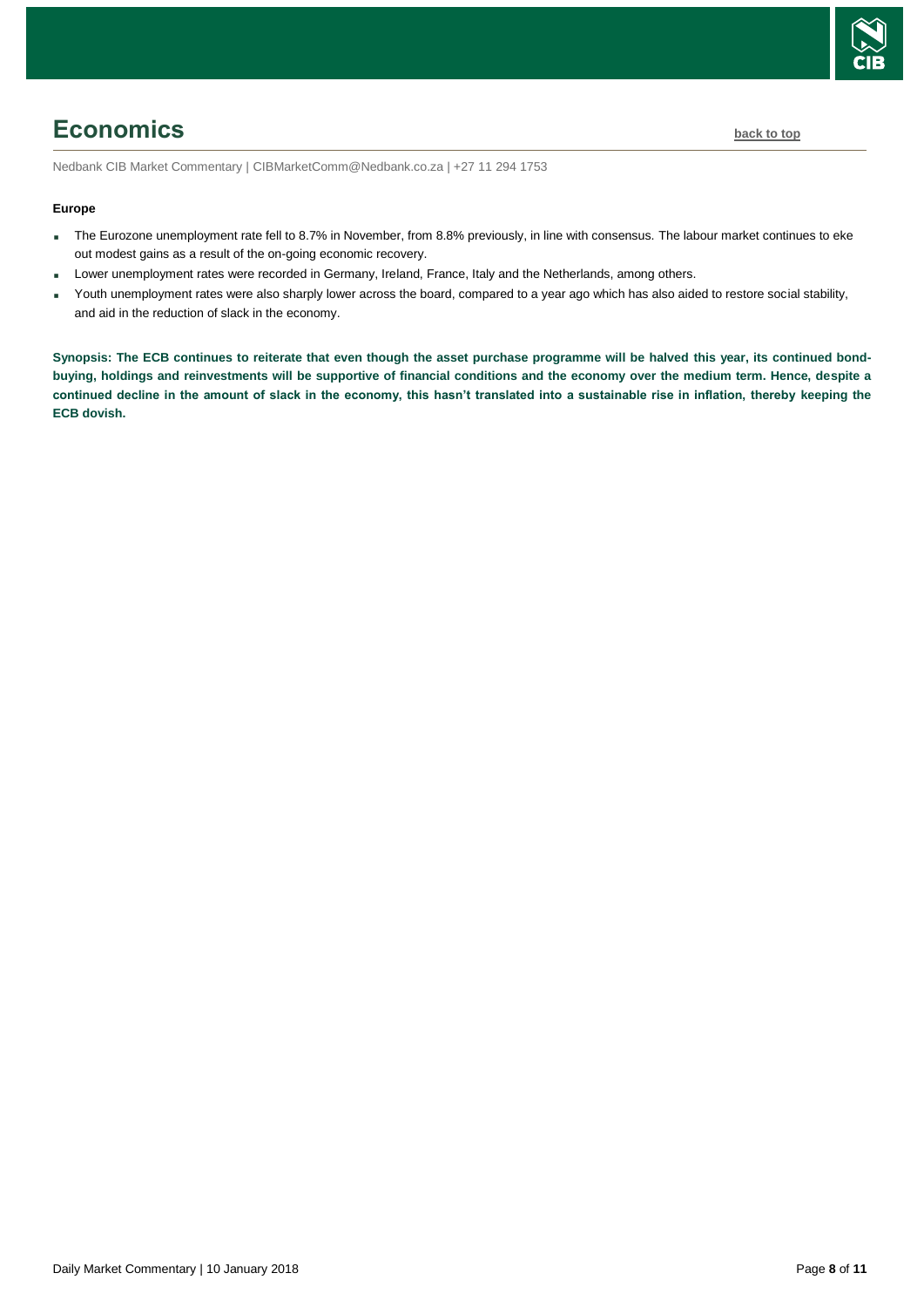

# <span id="page-8-0"></span>**Economic calendar [back to top](#page-0-0)**

Nedbank CIB Market Commentary | CIBMarketComm@Nedbank.co.za | +27 11 294 1753

|            | <b>Country Event</b> |                                      | Period           | Survey           | <b>Actual</b>    | Prior            | <b>Revised</b> |
|------------|----------------------|--------------------------------------|------------------|------------------|------------------|------------------|----------------|
| 09-January |                      |                                      |                  |                  |                  |                  |                |
| 09:00 AM   | <b>GE</b>            | <b>Current Account Balance</b>       | <b>NOV</b>       | <b>EUR 25.3b</b> | <b>EUR 25.4b</b> | <b>EUR 18.1b</b> |                |
| 09:00 AM   | <b>GE</b>            | Exports SA MoM                       | <b>NOV</b>       | 1.20%            | 4.10%            | $-0.40%$         |                |
| 09:00 AM   | <b>GE</b>            | Imports SA MoM                       | <b>NOV</b>       | 0.40%            | 2.30%            | 1.80%            |                |
| 09:00 AM   | <b>GE</b>            | <b>Trade Balance</b>                 | <b>NOV</b>       | EUR 21.3b        | <b>EUR 23.7b</b> | <b>EUR 18.9b</b> |                |
| 09:00 AM   | <b>GE</b>            | Industrial Production WDA YoY        | <b>NOV</b>       | 3.90%            | 5.60%            | 2.70%            | 2.80%          |
| 12:00 PM   | EC                   | Unemployment Rate                    | <b>NOV</b>       | 8.70%            | 8.70%            | 8.80%            |                |
| 03:11 PM   | <b>SA</b>            | Naamsa Vehicle Sales YoY             | <b>DEC</b>       | $\blacksquare$   | $-2.4%$          | 7.2%             |                |
| 05:00 PM   | US                   | <b>JOLTS Job Openings</b>            | <b>NOV</b>       | 6025             | 5879             | 5996             | 5925           |
| 10-January |                      |                                      |                  |                  |                  |                  |                |
| 03:30 AM   | <b>CH</b>            | CPI YoY                              | DEC              | 1.90%            | 1.80%            | 1.70%            |                |
| 03:30 AM   | <b>CH</b>            | PPI YoY                              | <b>DEC</b>       | 4.80%            | 4.90%            | 5.80%            |                |
| 11:30 AM   | UK.                  | <b>Industrial Production YoY</b>     | <b>NOV</b>       | 1.80%            | $\sim$           | 3.60%            |                |
| 11:30 AM   | UK                   | Manufacturing Production YoY         | <b>NOV</b>       | 2.80%            |                  | 3.90%            |                |
| 11:30 AM   | UK                   | <b>Trade Balance</b>                 | <b>NOV</b>       | GBP-1500m        |                  | - GBP-1405m      |                |
| 11:30 AM   | <b>SA</b>            | <b>SACCI Business Confidence</b>     | <b>DEC</b>       |                  | $\sim$           | 95.1             |                |
| 03:00 PM   | UK                   | <b>NIESR GDP Estimate</b>            | <b>DEC</b>       | 0.50%            | ÷.               | 0.50%            |                |
| 05:00 PM   | US                   | Wholesale Inventories MoM            | NOV <sub>F</sub> | 0.70%            | $\blacksquare$   | 0.70%            |                |
| 05:00 PM   | US.                  | Wholesale Trade Sales MoM            | <b>NOV</b>       | 0.55%            |                  | 0.70%            |                |
| 11-January |                      |                                      |                  |                  |                  |                  |                |
| 07:00 AM   | JN                   | Leading Index CI                     | NOV P            | 108.6            |                  | 106.5            |                |
| 12:00 PM   | EC                   | <b>Industrial Production WDA YoY</b> | <b>NOV</b>       | 3.10%            |                  | 3.70%            |                |
| 01:00 PM   | <b>SA</b>            | Manufacturing Prod NSA YoY           | <b>NOV</b>       | $\blacksquare$   | $\blacksquare$   | 2.20%            |                |
| 03:30 PM   | US                   | PPI Final Demand YoY                 | <b>DEC</b>       | 3.00%            |                  | 3.10%            |                |
| 09:00 PM   | <b>US</b>            | Monthly Budget Statement             | <b>DEC</b>       | <b>USD-26.5b</b> |                  | - USD-138.5b     |                |
|            |                      |                                      |                  |                  |                  |                  |                |
|            |                      |                                      |                  |                  |                  |                  |                |

**Source: Bloomberg 2018/01/10 07:15**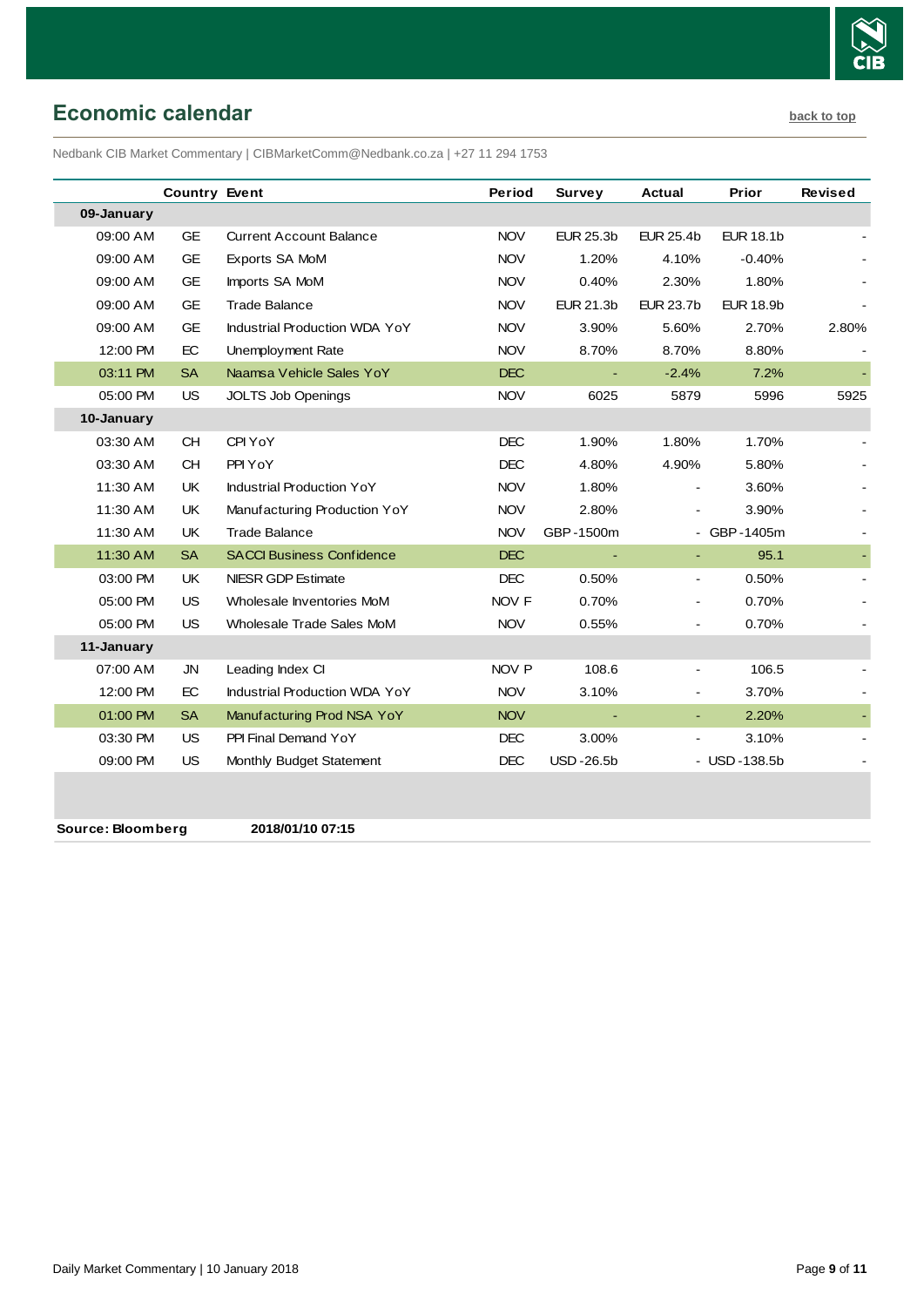

# <span id="page-9-0"></span>**Contacts**

**Treasury: Economic Analyst Reezwana Sumad** (011) 294 1753

**ALM Portfolio Management** (011) 535 4042

**Equities Sales and Distribution** (011) 535 4030/31

**Forex Institutional Sales Desk** (011) 535 4005

**Interest Rate Swaps & FRA's Trading** (011) 535 4004

**Money Market Institutional Sales Desk** (011) 535 4008

**Bond Trading** (011) 535 4021

**Forex Business Banking Sales Desk** (011) 535 4003

**Forex Retail Sales Desk** (011) 535 4020

**Money Market Business Banking Sales Desk** (011) 535 4006

**Non Soft & Soft Commodities Trading** (011) 535 4038

**Credit Derivatives**  (011) 535 4047

**Forex Corporate Sales Desk** JHB (011) 535 4002; DBN (031) 327 3000; CTN (021) 413 9300

**Inflation Trading** (011) 535 4026

**Money Market Corporate Sales Desk** JHB (011) 535 4007; DBN (031) 327 3000; CTN (021) 413 9300

**Preference shares desk** (011) 535 4072